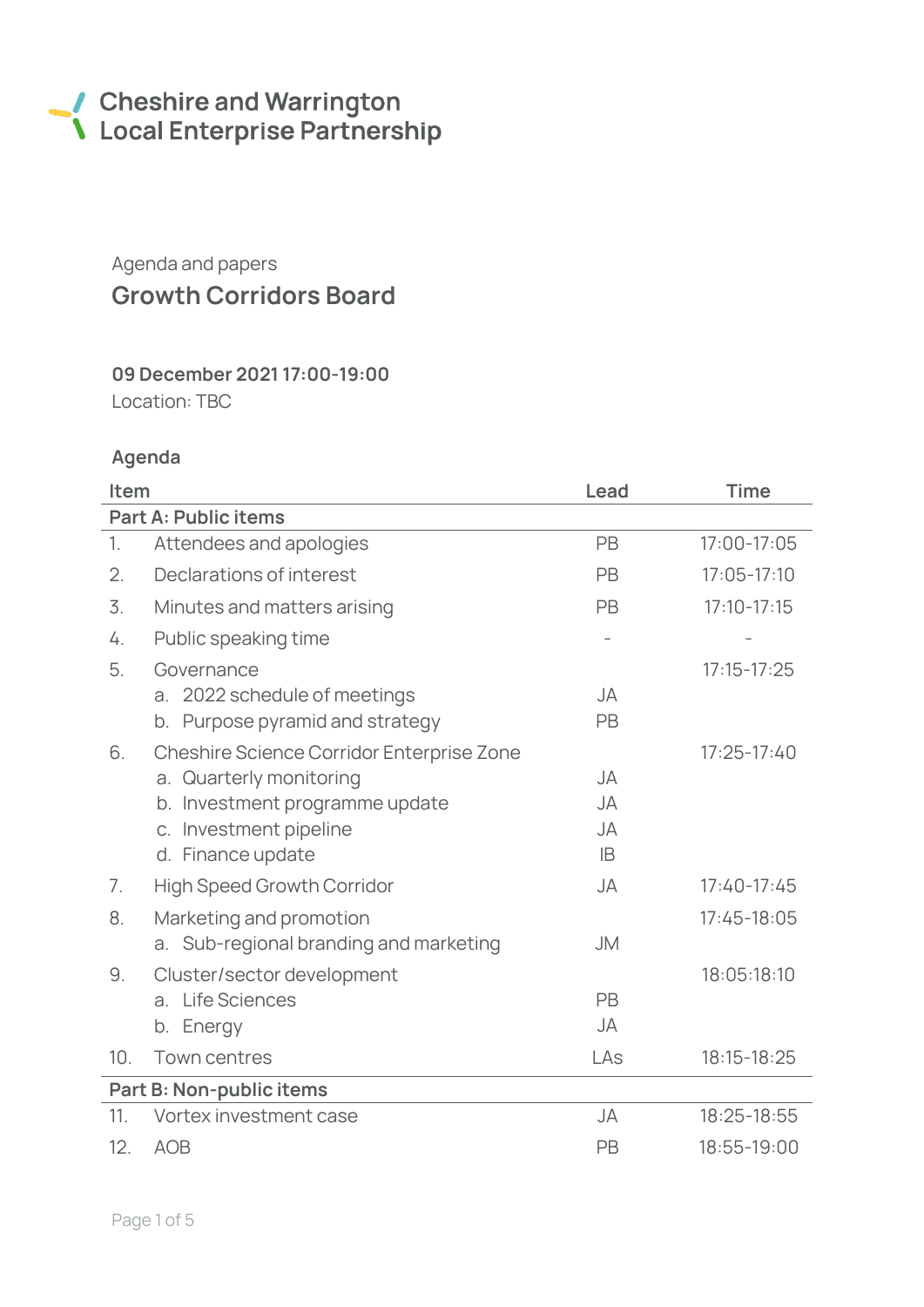#### Part A: Public items

#### Item 1: Attendees and apologies

#### **Attendees**

#### Board members:

Peter Broxton (Chair) Cllr Richard Beacham Tony Bochenski Chris Farrow Nicola Heron Linda Hilton Cllr Tom Jennings Katie McConnell Cllr Amanda Stott

#### In attendance:

| John Adlen                |
|---------------------------|
| <b>Gemma Davies</b>       |
| <b>Stephen Fitzsimons</b> |
| <b>Philip Kerr</b>        |
| Martin Wood               |

#### Apologies:

Loren Jones (Vice-Chair) Philip Cox

#### Item 2: Declarations of interest

EZ Board members and attendees to declare any personal or professional interests in an agenda item in line with the Cheshire and Warrington Local Enterprise Partnership's Local Assurance Framework. Any Board member or attendee declaring an interest can remain in the meeting while the item is discussed but are only allowed to answer direct questions about that item and should refrain from promoting the item in any way.

#### Item 3: Minutes and matters arising

Minutes of the Growth Corridors Board meeting held on 23 September 2021 attached as **Appendix A**.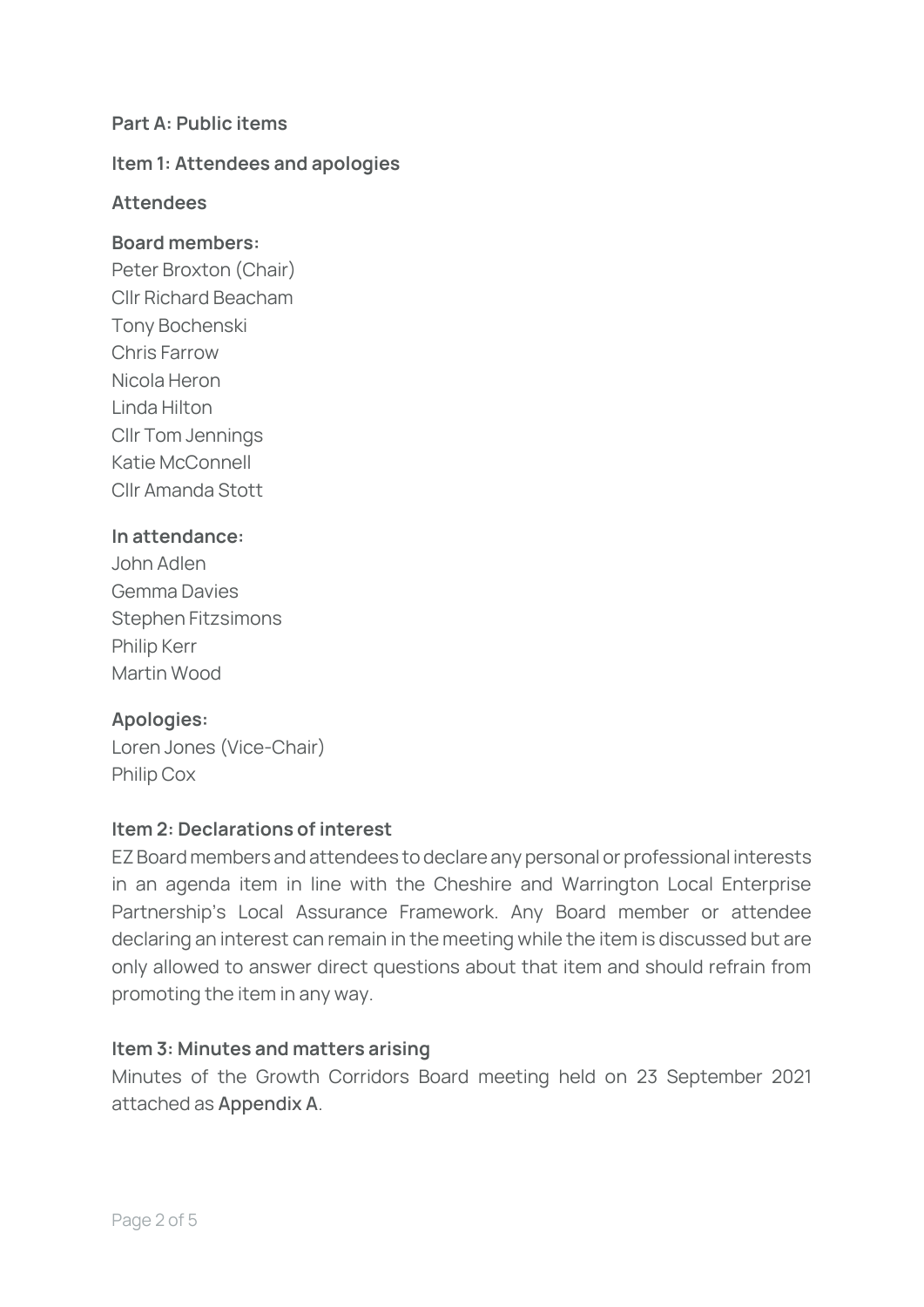### Item 4: Public speaking time

There have been no requests from members of the public to attend or speak at the meeting.

#### Item 5: Governance

#### Item 5a: Schedule of meetings 2022

Having canvassed members about the best time to hold future Board meetings, the most appropriate slot, based on the responses received to date, would appear to be the fourth Tuesday of the month. On this basis the schedule of meetings for 2022 would be:

25th January 22<sup>nd</sup> March<sup>1</sup> 31st May 26th July 27th September 29th November

#### Item 5b: Purpose pyramid and strategic plan

To review the draft purpose pyramid and strategic plan for the Growth Corridors Board (attached as **Appendix B**).

**Recommendation:** That the Board agrees and signs off the purpose pyramid and strategic plan.

#### Item 6: Cheshire Science Corridor Enterprise Zone

#### Item 6a: quarterly monitoring

The table below sets out the latest monitoring data for the Enterprise Zone.

| Indicator                                  | Q1 2021/22 | Q2 2021/22        | <b>Total Lifetime</b><br><b>EZ Outputs</b> |
|--------------------------------------------|------------|-------------------|--------------------------------------------|
| Number of new businesses started trading   | 16         | 6                 | 140                                        |
| Number of new businesses ceased trading    | 6          | 3                 | 41                                         |
| Net change in number of businesses         | 10         | 3                 | 102                                        |
| Number of new jobs                         | 197        | 200               | 3,679                                      |
| Number of jobs lost                        | 50         | 8                 | 237                                        |
| Net change in number of jobs               | 147        | 192               | 3,470                                      |
| Value of private sector investment         | 4.51m      | 2.11 <sub>m</sub> | 161.6m                                     |
| Total new and refurbished floorspace (sqm) | 568        | 549               | 77.015                                     |

<sup>&</sup>lt;sup>1</sup> Meeting a week earlier due to existing holiday commitments.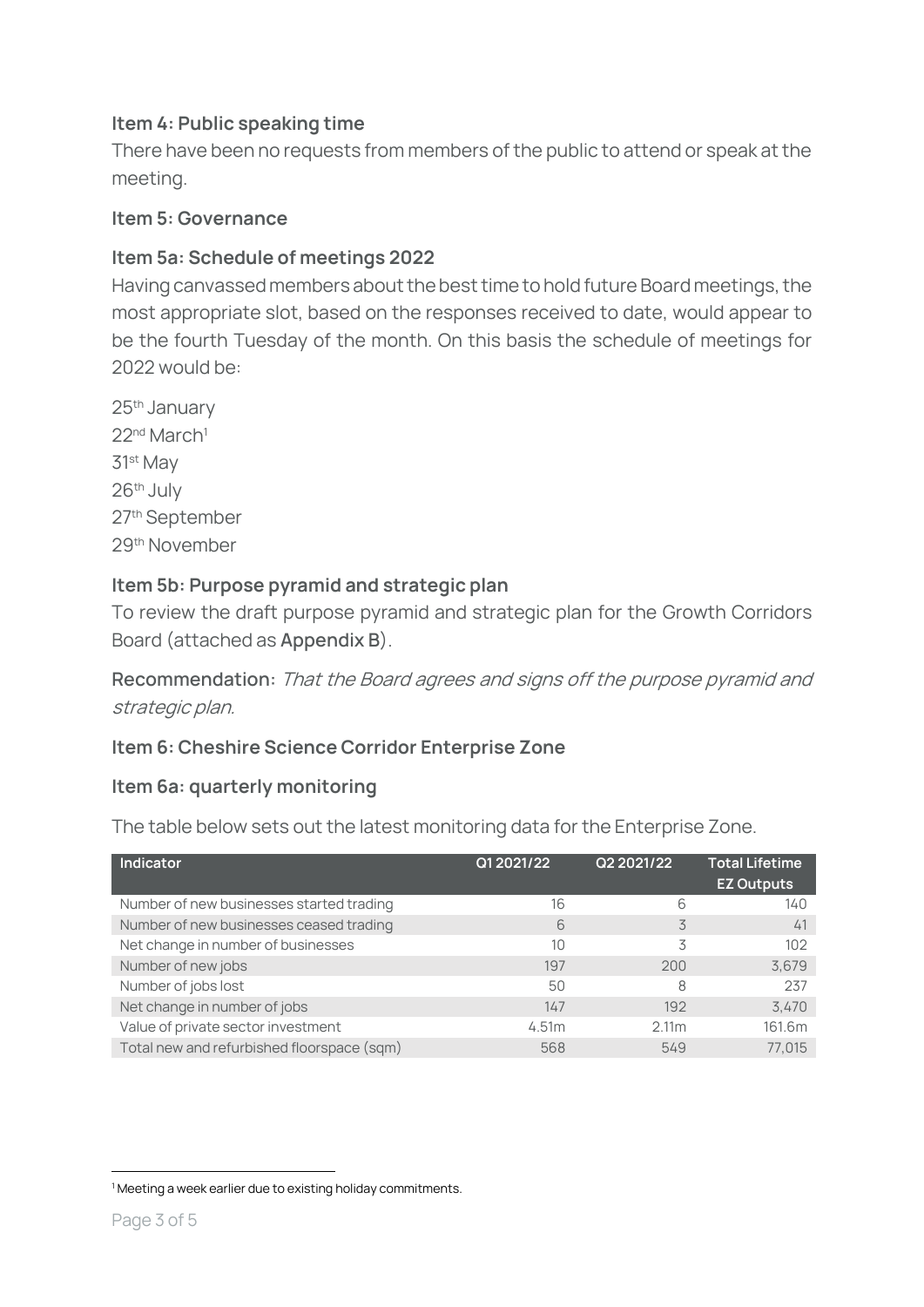## Item 6b: Investment programme update

| Project                    | <b>Total Project</b><br>Cost(f) | <b>Total EZ</b><br>Investment<br>Committed $(f)$ | <b>EZ Investment</b><br>Drawn Down to<br>Date $(f)$ | <b>Remainder to</b><br>be Drawn Down<br>(£) |
|----------------------------|---------------------------------|--------------------------------------------------|-----------------------------------------------------|---------------------------------------------|
| Glasshouse                 | 27,800,000                      | 3,872,876                                        | 3,872,876                                           |                                             |
| <b>Aviator Phase 1</b>     | 10,786,918                      | 1,701,418                                        | 1,388,843*                                          |                                             |
| Helix Phase 2              | 3,728,223                       | 669,347                                          | 656,992*                                            |                                             |
| Newport Rhino              | 6,187,228                       | 792,670                                          | 792,670                                             | $\qquad \qquad -$                           |
| New Bridge Road Substation | 1,698,180                       | 590.857                                          | 590,857                                             |                                             |
| Quadrant Phase 2           | 13,340,000                      | 3,618,000                                        | 782,662*                                            | $\overline{\phantom{a}}$                    |
| Blocks 22-24 Alderley Park | 19,800,000                      | 4,000,000                                        | 1,836,217                                           | 2,163,783                                   |
| <b>Total</b>               | 81,642,369                      | 15,245,168                                       | 9,921,117                                           | 2,163,783                                   |

The table below provides the latest position on the approved EZ investments.

\*Outturn investment less than anticipated in the business case

#### Item 6c: Investment pipeline

- **Vortex (Newport Business Park)** an investment case has been received from Vortex Business Park Ltd., which will be considered under Item 11.
- **Enviroo (Protos)** a revised investment case has been received from Enviroo (previously known as ASD), which is currently being appraised and undergoing additional due diligence. Expect to come forward to the January or March Growth Corridors Board for consideration.
- **Waste to Hydrogen Plant (Protos)** a draft investment case has been received from Peel NRE for their proposed waste to hydrogen plant at Protos.
- **Quadrant Phase 3 (Birchwood Park)** discussions ongoing with Patrizia about a potential investment in Quadrant Phase 3, which would see the development of an 85,000 sq ft pre-let in conjunction with the development of 3 speculative units totalling 67,650 sq ft. Submission of investment case expected for November Board.
- **EXTED Thornton Science Park** competition currently underway to select an investment/development partner. The University of Chester hopes to have a preferred partner in place by early 2022.

#### Item 6d: Finance update

Ian Brooks will provide a verbal update on the EZ finances.

#### Item 7: High Speed Growth Corridor

John Adlen will provide a verbal update on the High Speed Growth Corridor.